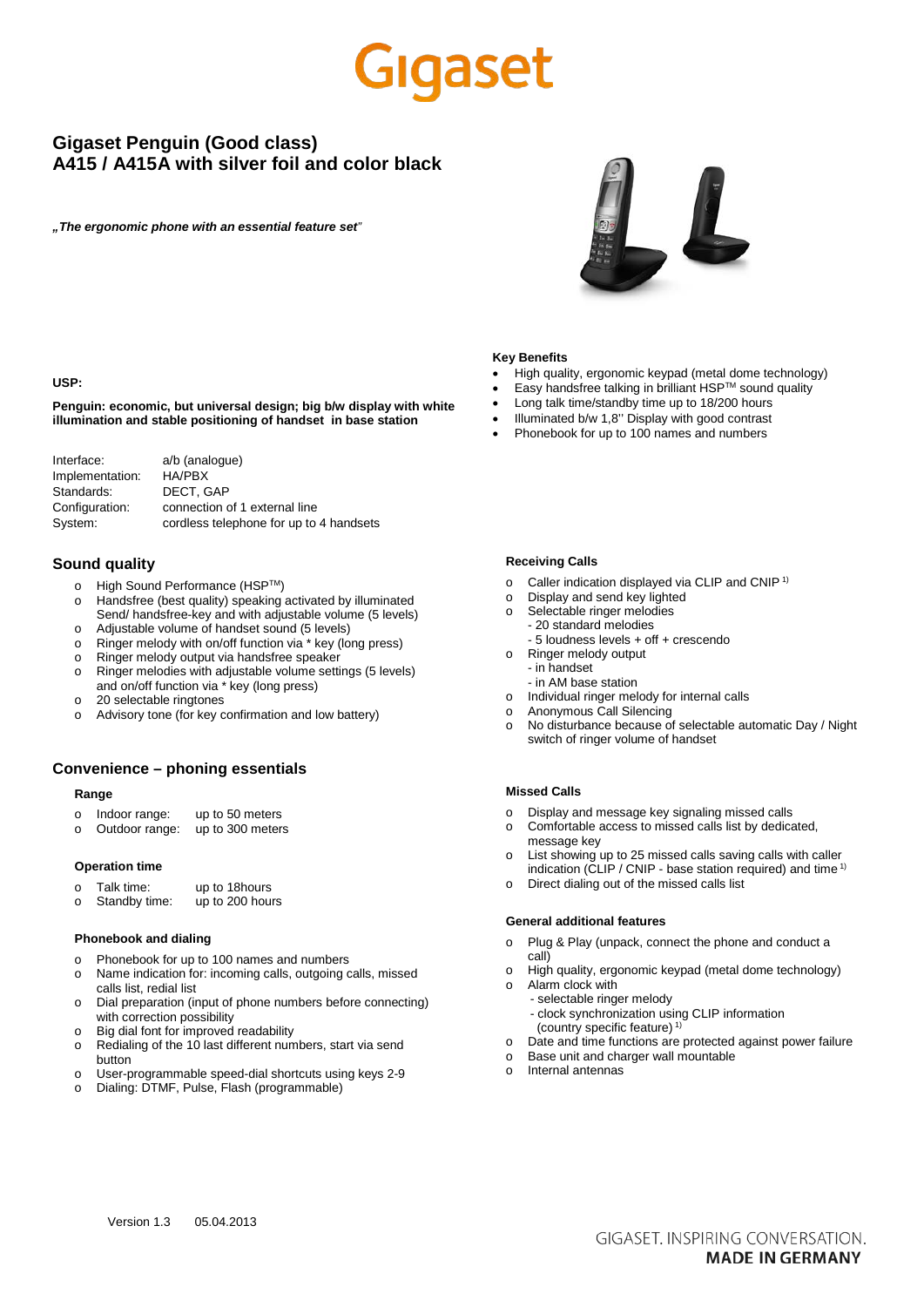# Gigaset

## **Display and menu features**

### **Display**

- o Illuminated graphical b/w display, 1,8  $\frac{6}{10}$  (96 x 64 pixel)
	- $\circ$  (96 x 64 pixel)<br>  $\circ$  H: rd. 33mm, V o H: rd. 33mm, W: rd. 32mm
- o Display illumination: white

### **Standby**

o Display of date and time (default setting)

## In idle

- o Display of date and time
- o Display of state of battery life and signal strength
- Soft keys for quick selection of functions

### While conducting a call

o Display of call duration in talk mode

### **Menu**

- o Convenient menu for easy use in up to 28 languages (variable according to geographical region)
- o Simple operation via icons and text based menu and soft keys

## **Keypad features**

- o New ergonomic keypad in high quality material (metal dome technology)
- o Precise keypad with large keys
- o 12 numeric keys plus 7 function keys
- o 4 way Navikey<br>o Illuminated key
- Illuminated keypad including navigation area
- o Keypad illumination: white
- o Illuminated Send/hands free key (green LED) and dedicated illuminated message key (red LED)
- o Keypad protection on/off via # key (long press)
- o Ringer tones on/off via \* key
- o Dedicated message key (red LED)
- o Flash key (R) with long press for pause (P)
- o INT on left side of 4 way navigation key
- o Mute on right side of 4 way navigation key

## **ECO DECT**

- o Up to 60% less energy consumption<sup>2)</sup> thanks to an energy-saving power supply
- Reduction of transmitting power to almost zero when handset is docked (with only 1 registered handset)
- o ECO Mode manual reduction of transmitting power by 80% 3))
- o ECO Mode Plus 4) for 100% reduction of transmitting power of base station and all registered handsets
- o Variable reduction of transmitting power according to distance between handset and base station

## **Accessories**

- o Gigaset Repeater
- Up to 4 Gigaset handsets

## **Features with more than one handset**

- o Free internal calls between handsets<br>o 2 calls simultaneously (with 3 handset
- 2 calls simultaneously (with 3 handsets,1 external, 1 internal)
- o Phonebook transfer between handsets<br>o Ringing assigned to all or selected han
- o Ringing assigned to all or selected handsets for internal calls Internal transfer of external calls to another handset
- with prior consultation call o 3 party conference (1 external / 2 internal participants) via internal recall or barge in
- o Collective ringing on incoming external calls

## **Answering machine features** 5)

- o Integrated answering machine with up to 20 minutes recording time
- Simple usage via handset and keypad on base station (illuminated play key and on/off key)
- o User defined and predefined announcement (170 Sec.)
- o Display of new messages on handset<br>o Announcement of date and time for ea
- Announcement of date and time for each message by  $v$ oice $2$
- o Recording time adjustable: 1/ 2/ 3 minutes, unlimited
- Call acceptance adjustable: immediately, automatic, after 10, 18, 30 Sec.
- o Live listening of messages via base station
- o Call pick up function to answer calls during message recording
- o Recordings have unlimited protection against power failure
- o PIN-protected remote control of answering machine

## **Fixed net operator features**

o Support of provider features by use of Flash key, \*key and # key